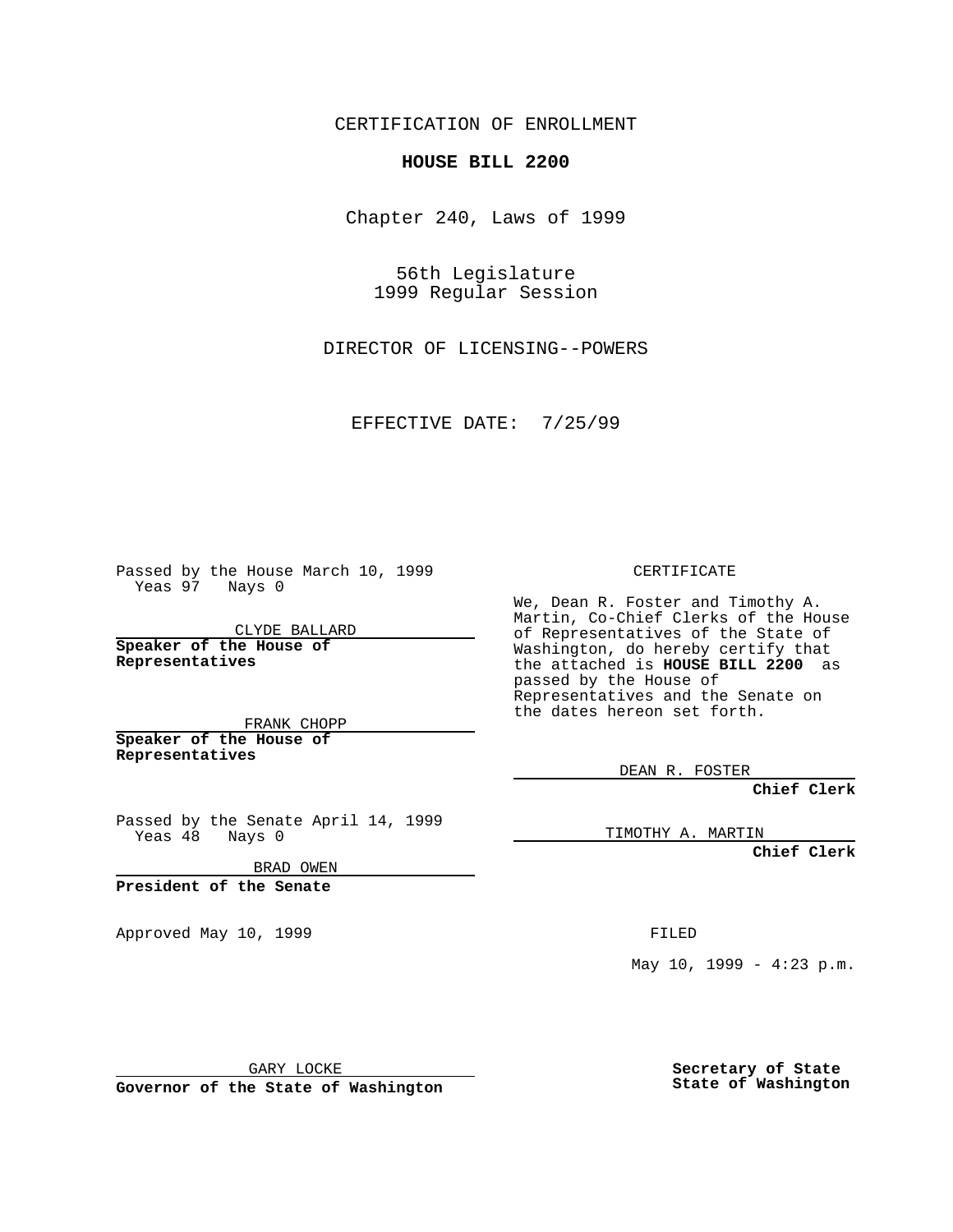## **HOUSE BILL 2200** \_\_\_\_\_\_\_\_\_\_\_\_\_\_\_\_\_\_\_\_\_\_\_\_\_\_\_\_\_\_\_\_\_\_\_\_\_\_\_\_\_\_\_\_\_\_\_

\_\_\_\_\_\_\_\_\_\_\_\_\_\_\_\_\_\_\_\_\_\_\_\_\_\_\_\_\_\_\_\_\_\_\_\_\_\_\_\_\_\_\_\_\_\_\_

Passed Legislature - 1999 Regular Session

**State of Washington 56th Legislature 1999 Regular Session**

**By** Representatives Romero and McMorris; by request of Department of Licensing

Read first time 02/18/1999. Referred to Committee on State Government.

 AN ACT Relating to the powers of the director of licensing; amending RCW 43.24.020, 43.24.086, 19.02.030, and 18.54.920; adding a new section to chapter 43.24 RCW; creating a new section; and repealing RCW 43.24.010, 43.24.024, 43.24.110, 46.01.050, 46.01.055, and 46.01.090.

6 BE IT ENACTED BY THE LEGISLATURE OF THE STATE OF WASHINGTON:

7 **Sec. 1.** RCW 43.24.020 and 1994 c 92 s 496 are each amended to read 8 as follows:

9 In addition to other powers and duties granted to the department, 10 the director of licensing shall administer all laws with respect to the 11 examination of applicants for, and the issuance of, licenses to persons 12 to engage in any business, profession, trade, occupation, or activity 13 except for health professions.

14 **Sec. 2.** RCW 43.24.086 and 1989 1st ex.s. c 9 s 315 are each 15 amended to read as follows:

16 It shall be the policy of the state of Washington that the cost of 17 each professional, occupational or business licensing program be fully 18 borne by the members of that profession, occupation or business. The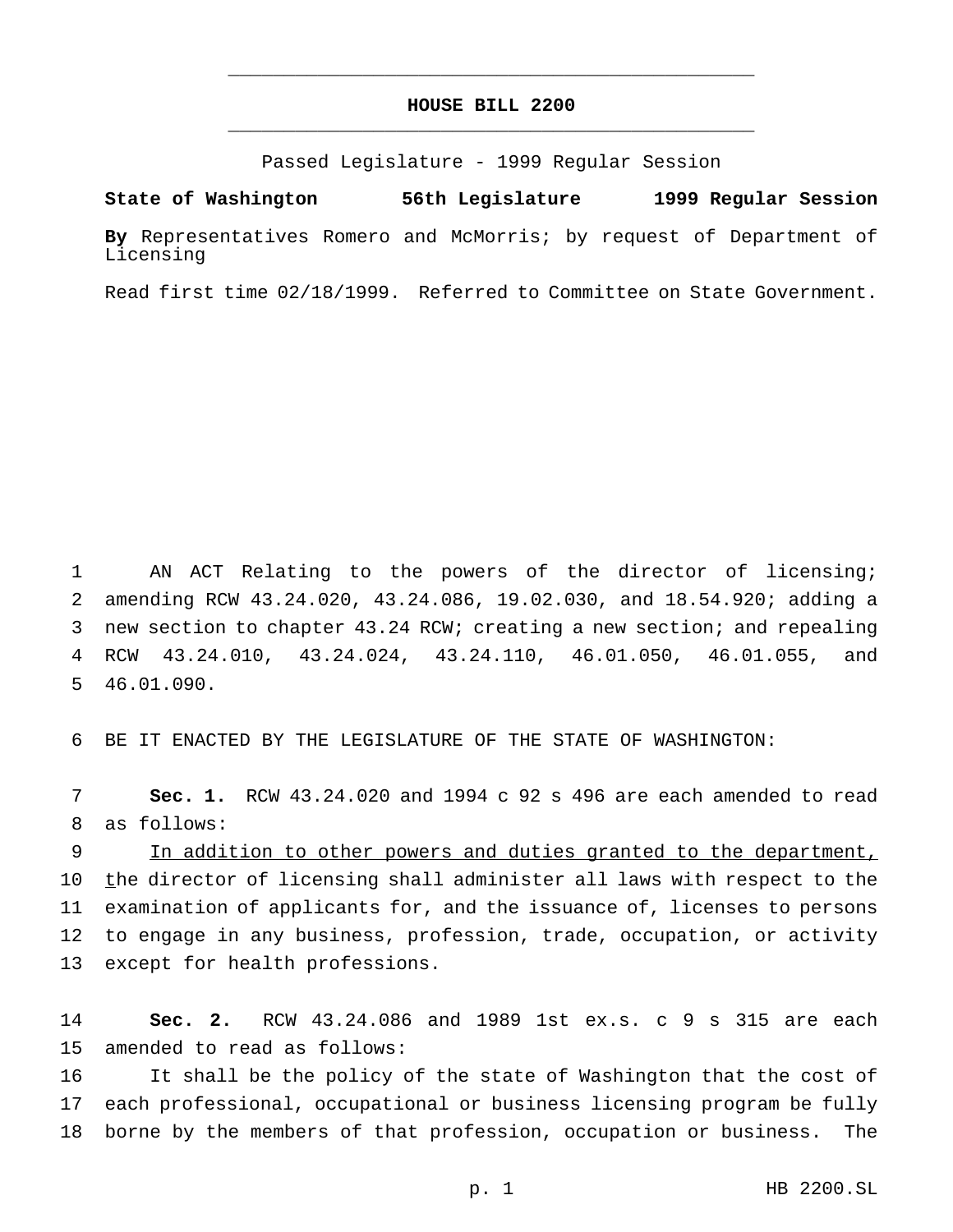director of licensing shall from time to time establish the amount of all application fees, license fees, registration fees, examination fees, permit fees, renewal fees, and any other fee associated with licensing or regulation of professions, occupations or businesses, 5 except for health professions, administered by ((the business and professions administration in)) the department of licensing. In fixing said fees, the director shall set the fees for each such program at a sufficient level to defray the costs of administering that program. All such fees shall be fixed by rule adopted by the director in accordance with the provisions of the administrative procedure act, chapter 34.05 RCW.

12 ((For fees associated with the licensing or regulation of health professions administered by the department of health, see RCW  $14 \quad 43.70.250()$ 

 NEW SECTION. **Sec. 3.** The director of licensing shall be appointed by the governor with the consent of the senate and shall serve at the pleasure of the governor. The director shall receive a salary in an amount fixed by the governor in accordance with RCW 43.03.040.

 NEW SECTION. **Sec. 4.** A new section is added to chapter 43.24 RCW to read as follows:

 (1) The director of licensing shall supervise and administer the activities of the department of licensing and shall advise the governor and the legislature with respect to matters under the jurisdiction of the department.

 (2) In addition to other powers and duties granted to the director, the director has the following powers and duties:

 (a) Enter into contracts on behalf of the state to carry out the responsibilities of the department;

 (b) Accept and expend gifts and grants, whether such grants be of federal or other funds;

 (c) Appoint a deputy director and such assistant directors, special assistants, and administrators as may be needed to administer the department. These employees are exempt from the provisions of chapter 41.06 RCW;

 (d) Adopt rules in accordance with chapter 34.05 RCW and perform all other functions necessary to carry out the responsibilities of the department;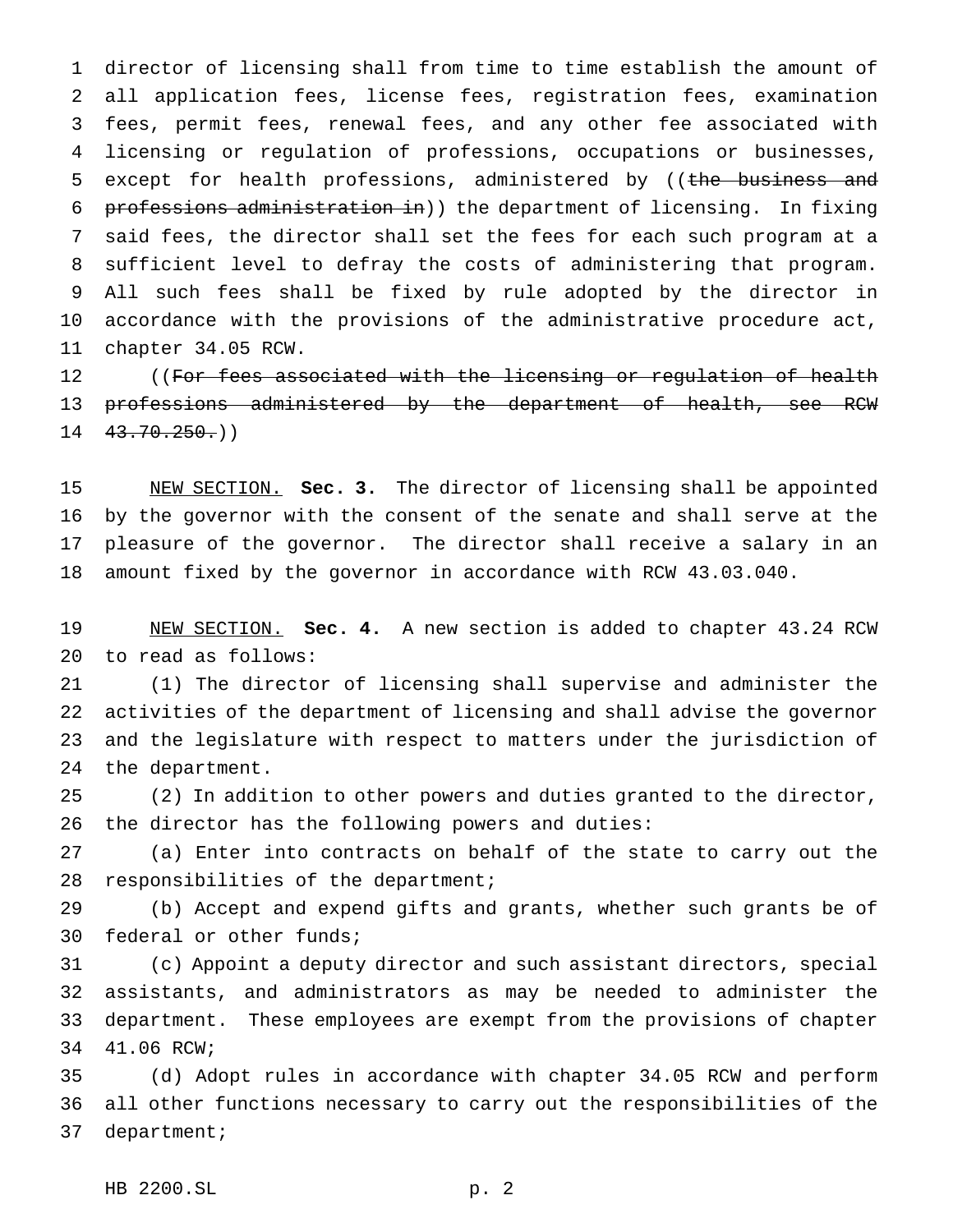(e) Delegate powers, duties, and functions as the director deems necessary for efficient administration, but the director is responsible 3 for the official acts of the officers and employees of the department; and

 (f) Perform other duties as are necessary and consistent with law. (3) The director may establish advisory groups as may be necessary to carry out the responsibilities of the department.

 (4) The internal affairs of the department shall be under the control of the director in order that the director may manage the department in a flexible and intelligent manner as dictated by changing contemporary circumstances. Unless specifically limited by law, the director shall have complete charge and supervisory powers over the department. The director may create such administrative structures as the director deems appropriate, except as otherwise specified by law, and the director may employ such personnel as may be necessary in accordance with chapter 41.06 RCW, except as otherwise provided by law.

 **Sec. 5.** RCW 19.02.030 and 1993 c 142 s 4 are each amended to read as follows:

 (1) There is created within the department of licensing a business license center.

(2) The duties of the center shall include:

 (a) Developing and administering a computerized one-stop master license system capable of storing, retrieving, and exchanging license information with due regard to privacy statutes, as well as issuing and renewing master licenses in an efficient manner;

 (b) Providing a license information service detailing requirements to establish or engage in business in this state;

(c) Providing for staggered master license renewal;

 (d) Identifying types of licenses appropriate for inclusion in the master license system;

 (e) Recommending in reports to the governor and the legislature the elimination, consolidation, or other modification of duplicative, ineffective, or inefficient licensing or inspection requirements; and (f) Incorporating licenses into the master license system.

 (3) ((The department of licensing shall establish the position of assistant director of the business license center.